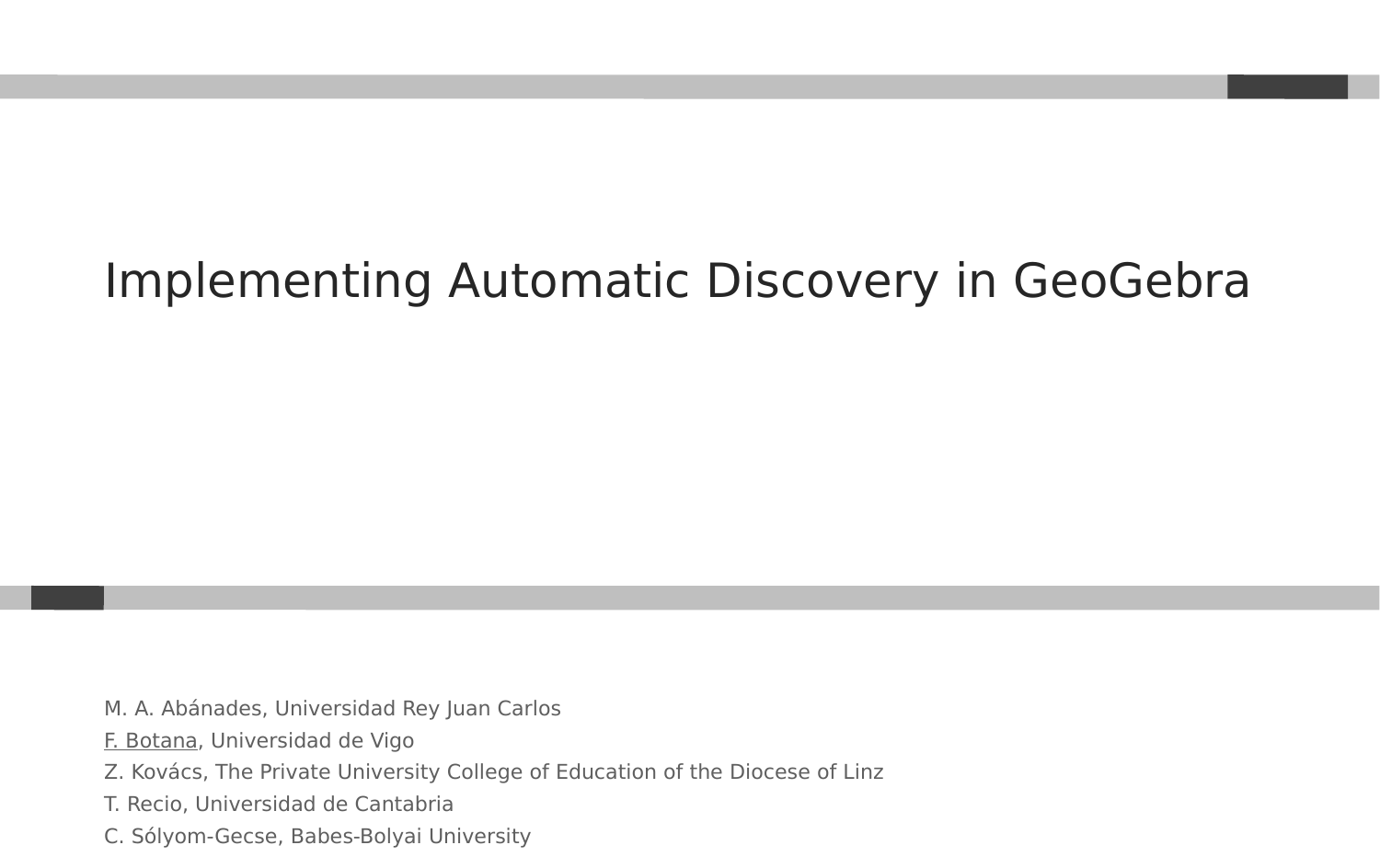# Automatic Proving vs. Automatic **Discovering**

- Automatic Proving:
	- **Example 3 restablishing if some statement is true**
- Automatic Discovery:
	- establishing when some statement is true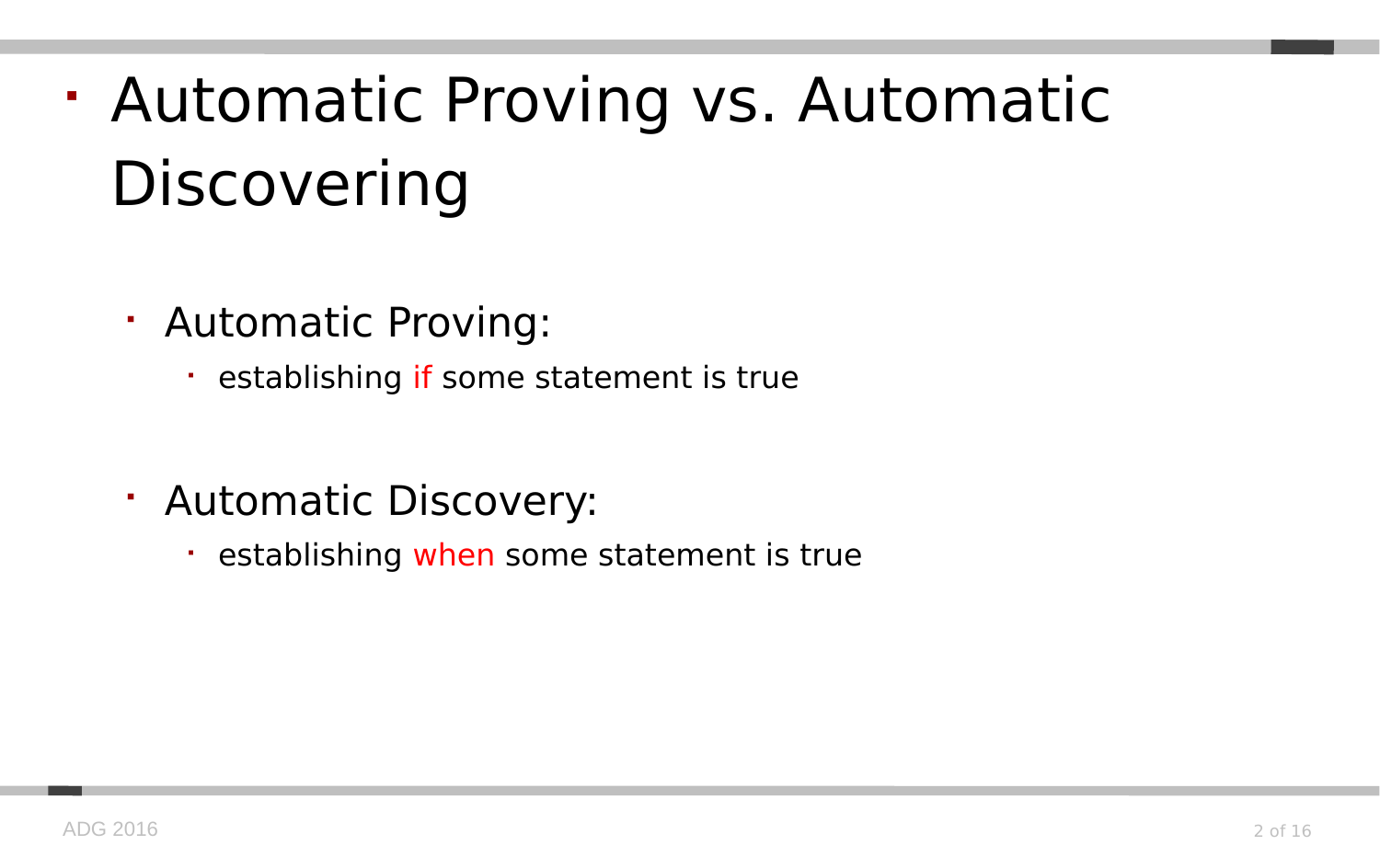

E, F and G not aligned in general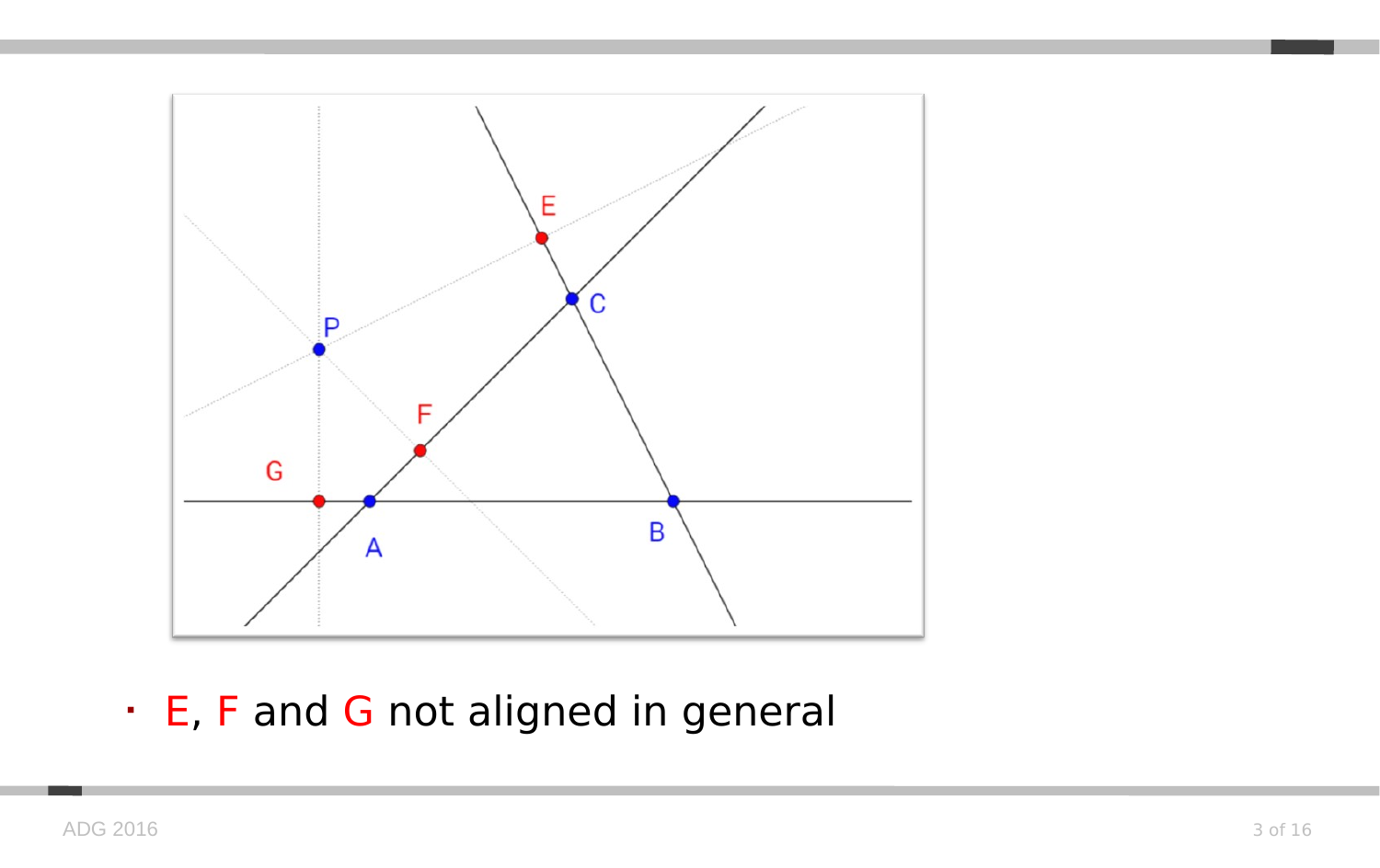

- When are E, F and G aligned?
	- i.e. for which positions of P?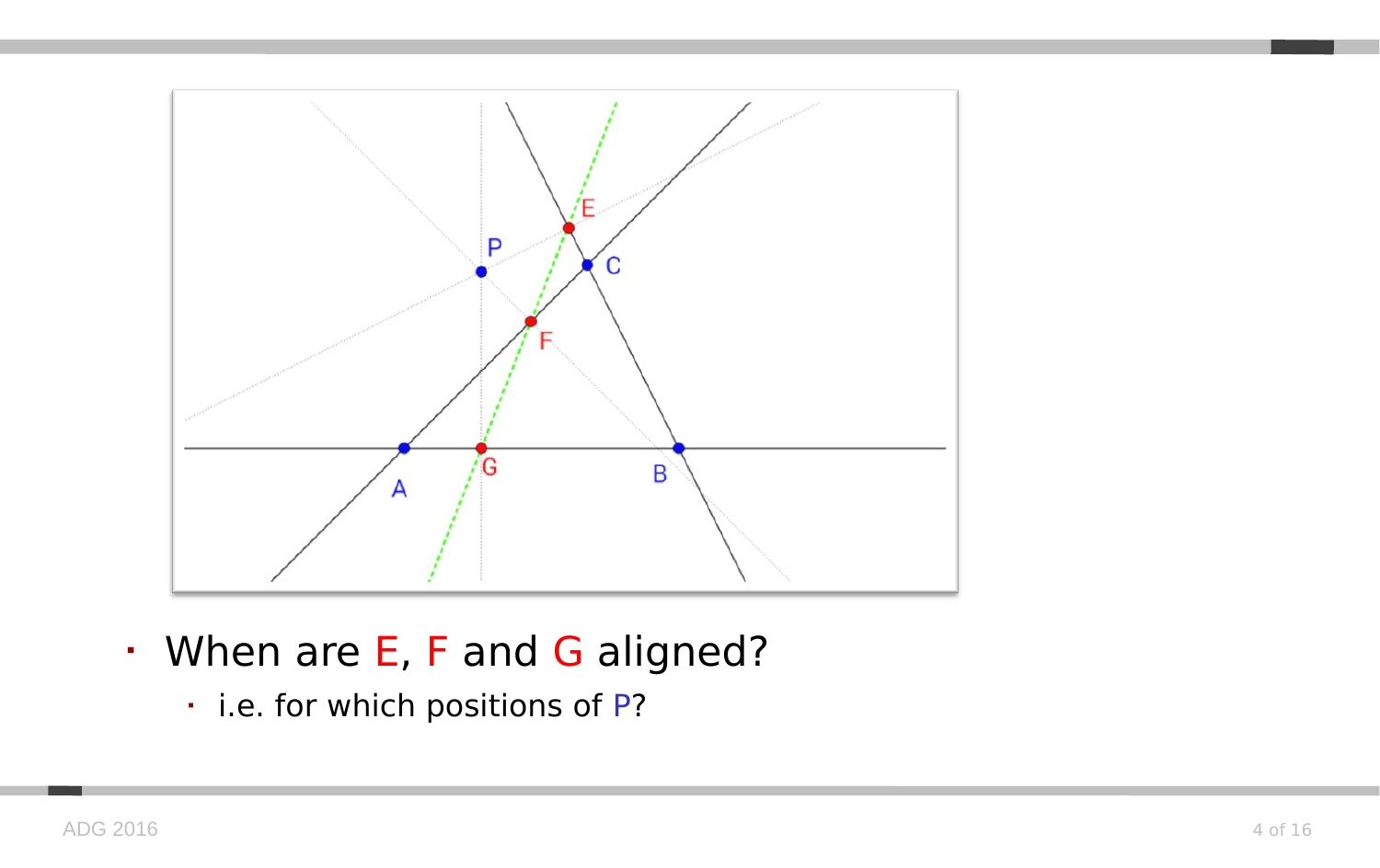

- E, F and G are aligned if and only if P is on circle through A, B and C
	- Wallace-Simson theorem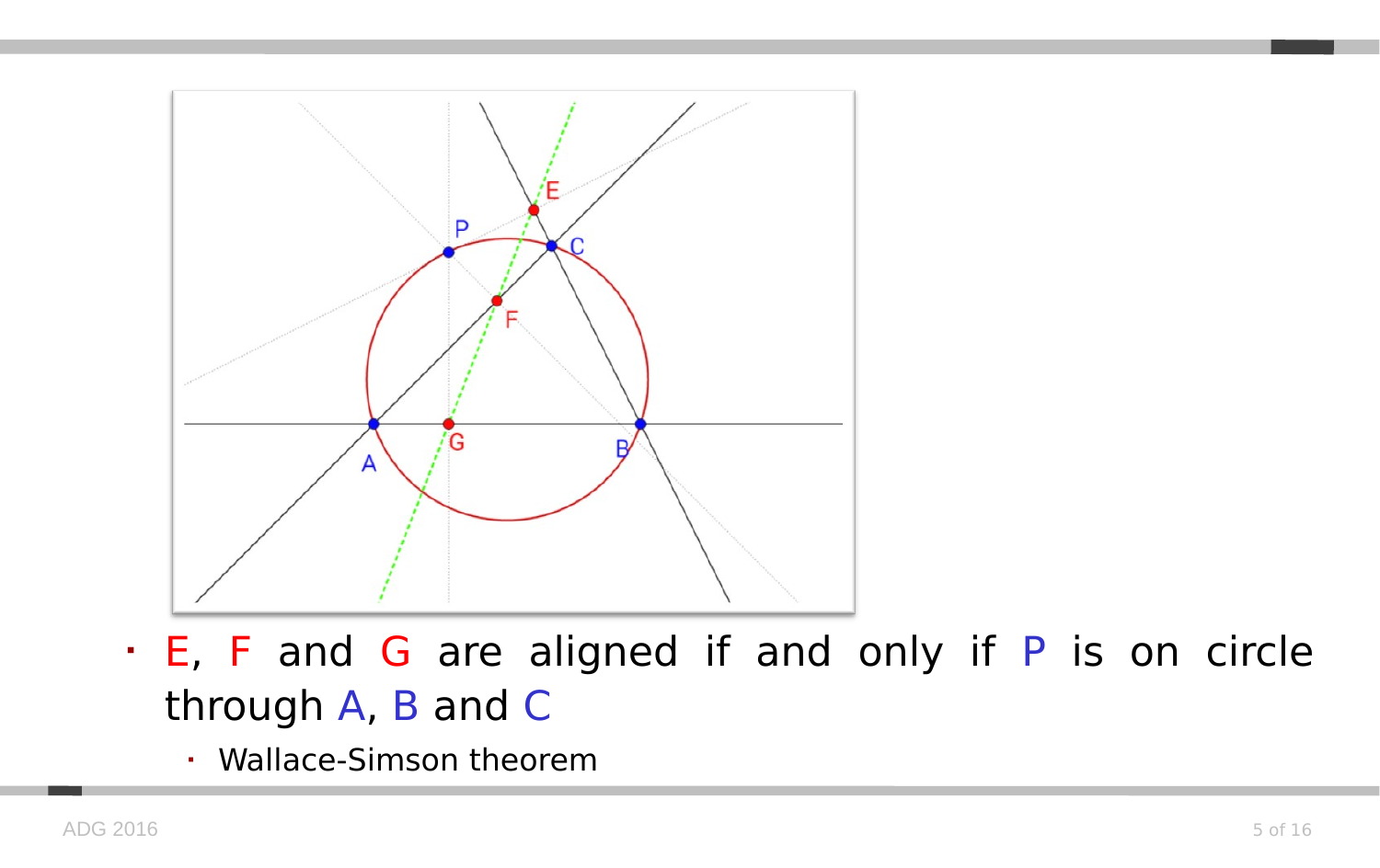

Theorem:

If  $E, F$  and  $G$  are the orthogonal projections of P onto the sides of triangle ABC, then  $E, F$  and  $G$  are aligned.

Theorem:

If  $E, F$  and  $G$  are the orthogonal projections

of P onto the sides of triangle ABC

and P is on the circumcircle of  $ABC$ ,

then  $E, F$  and  $G$  are aligned.

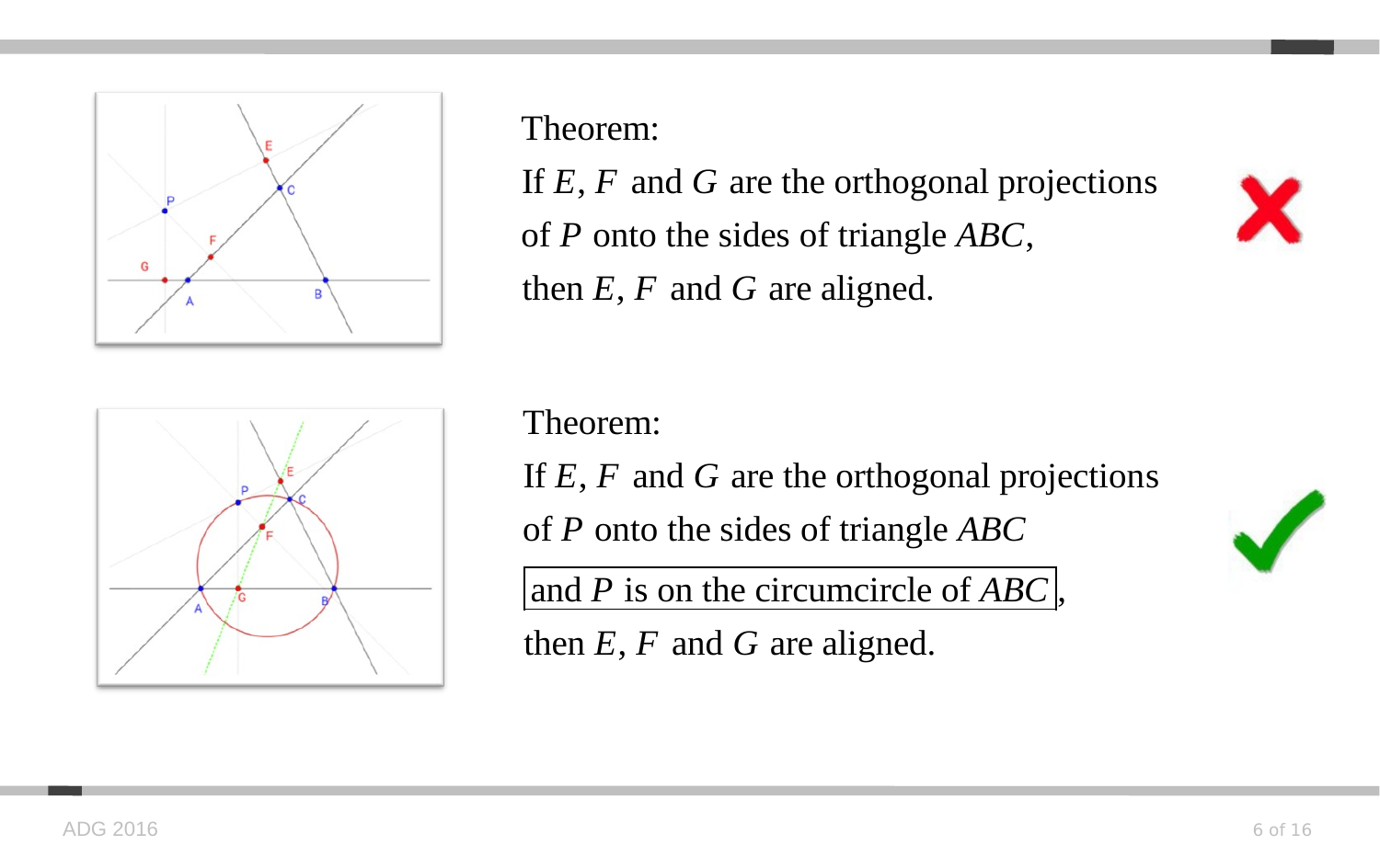# Automatic Proving in elementary geometry

- Algorithms, using computer algebra methods, for confirming (or refuting) the truth of some given geometric statement
	- Translate hypotheses and theses into systems of polynomial equations

$$
\begin{array}{c} H \rightarrow S_H \\ T \rightarrow S_T \end{array} \rightarrow \left[ H \Longrightarrow T \right] : \left[ S_H \subseteq S_T \right]
$$

- Geometric statements become set inclusion statements
	- Elucidated by some computer algebra tools
- $\blacksquare$ Initiated by Wu in the 1980's
	- Other authors: Chou, Kapur, Wang, …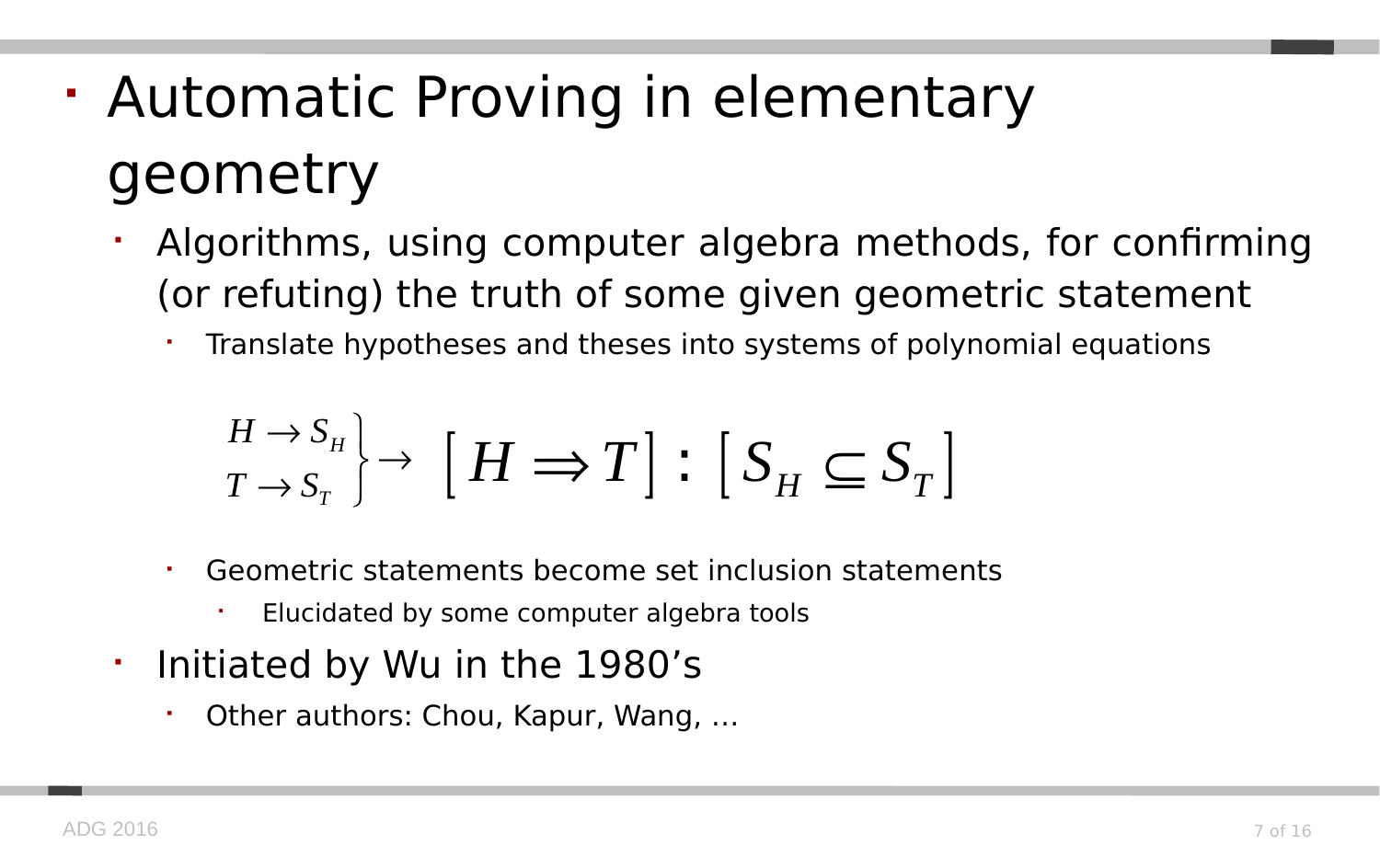# Automatic Discovery in elementary geometry

- **Consider a statement**  $H \Rightarrow T$  that is false in most relevant cases.
- F It aims to automatically produce additional hypotheses  $H_0$  for the (new) statement  $(H \wedge H_0) \Rightarrow T$  to be true.

we have: 
$$
H \Rightarrow T
$$
 false

we want: 
$$
(H \wedge H_0) \Rightarrow T
$$
 true

- Complementary hypotheses in terms of the free variables for the construction.
- Proposed in
	- T. Recio, M.P. Vélez: Automatic discovery of theorems in elementary geometry, Journal of Automated Reasoning 23: pp. 63-82, 1999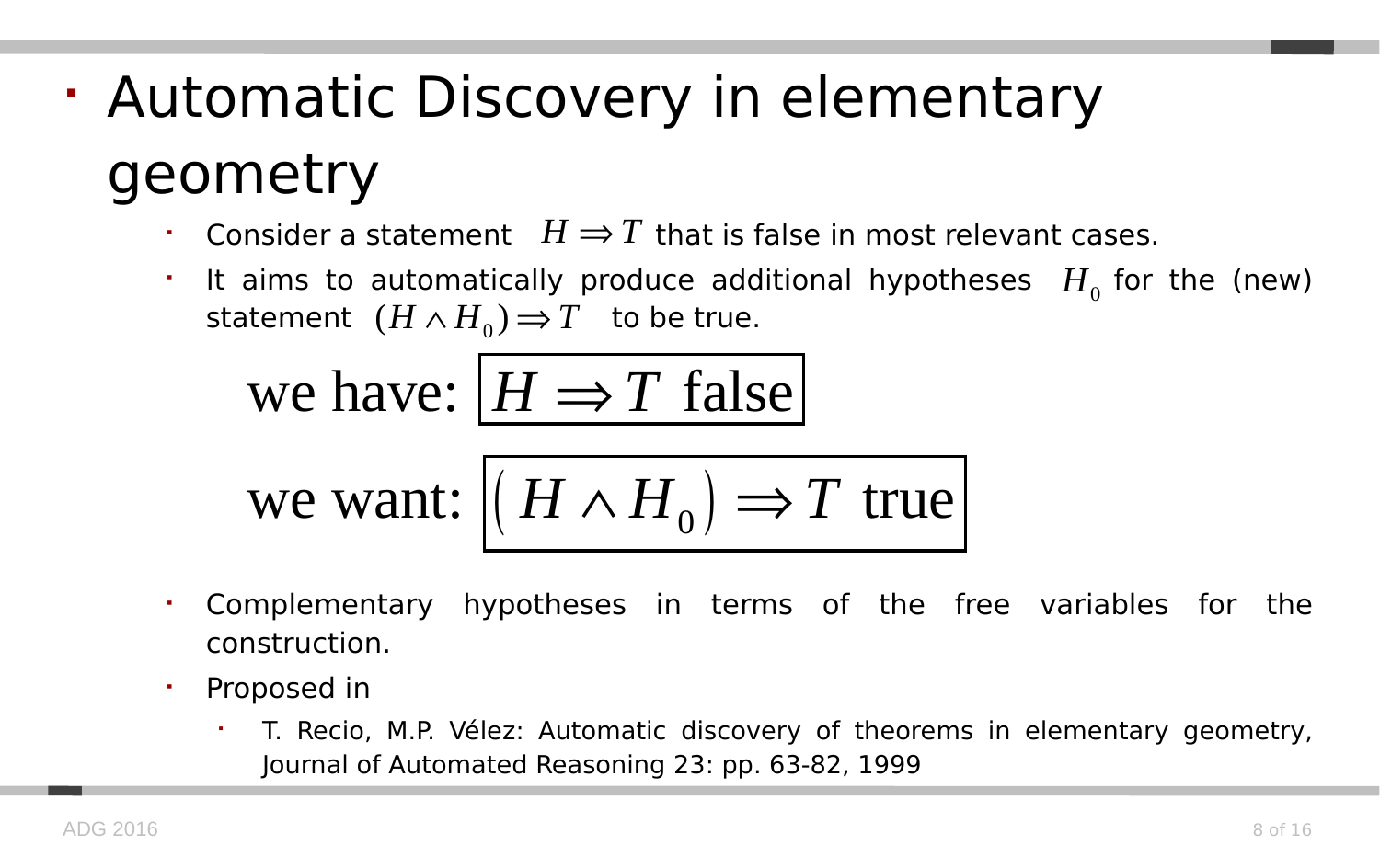

- E, F and G not aligned in general
- When are E, F and G aligned?
	- for which positions of P?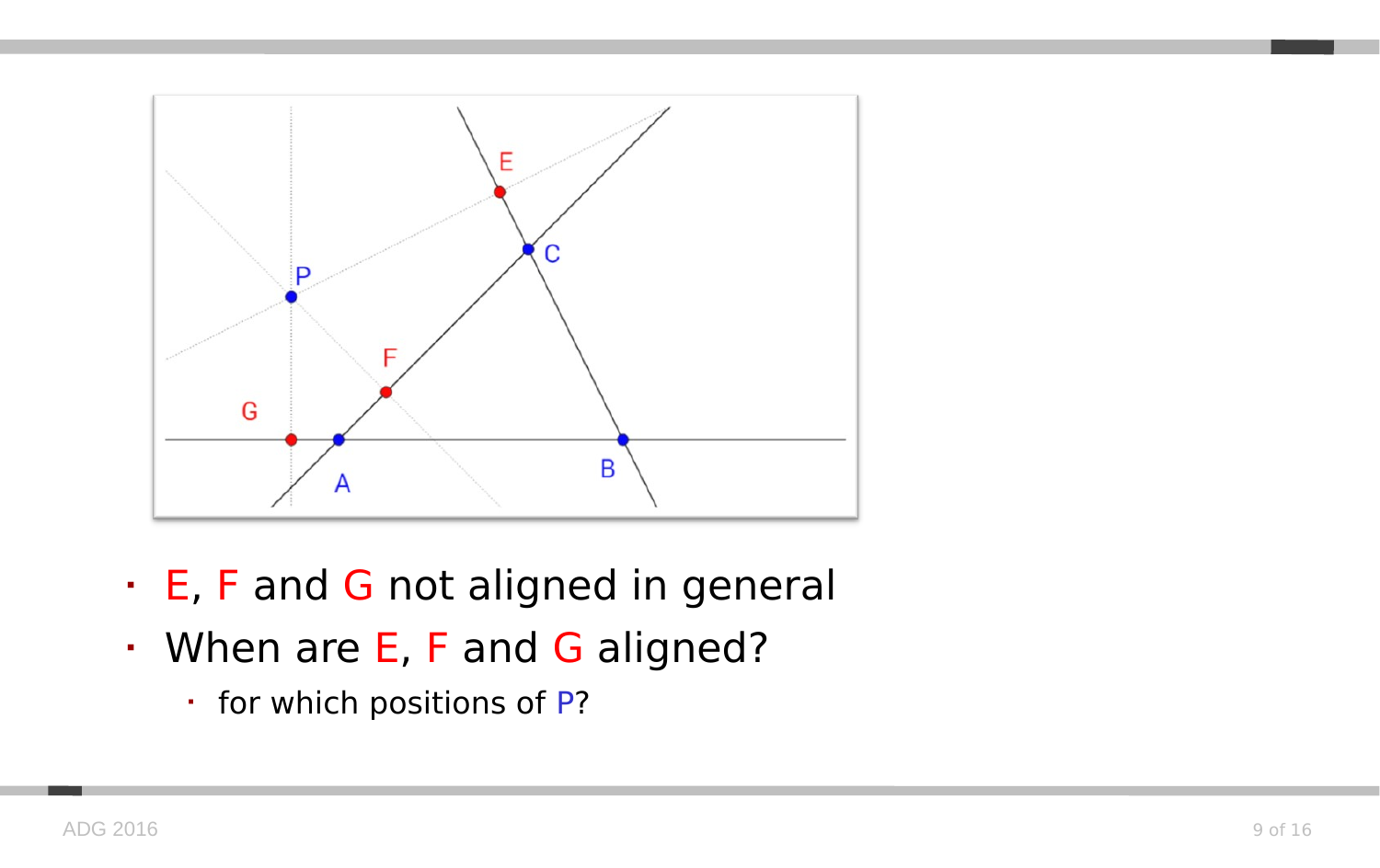

 $\left(\text{Line}(P, E) \perp \text{Line}(C, B)\right)$  $E \in \text{Line}(C, B)$  $\vert$  Line(*P*, *F*)  $\bot$  Line(*A*, *C*)  $F \in Line(A, C)$  $\big|$  Line(*P*, *G*)  $\perp$  Line(*A*, *B*)  $[G \in Line(A, B)]$  $E \in$  $\big\{$ 

Assign coordinates:

A(0,0) B(3,0) C(2,2)  $P(x, y) E(x_1, x_2) F(x_3, x_4) G(x_5, x_6)$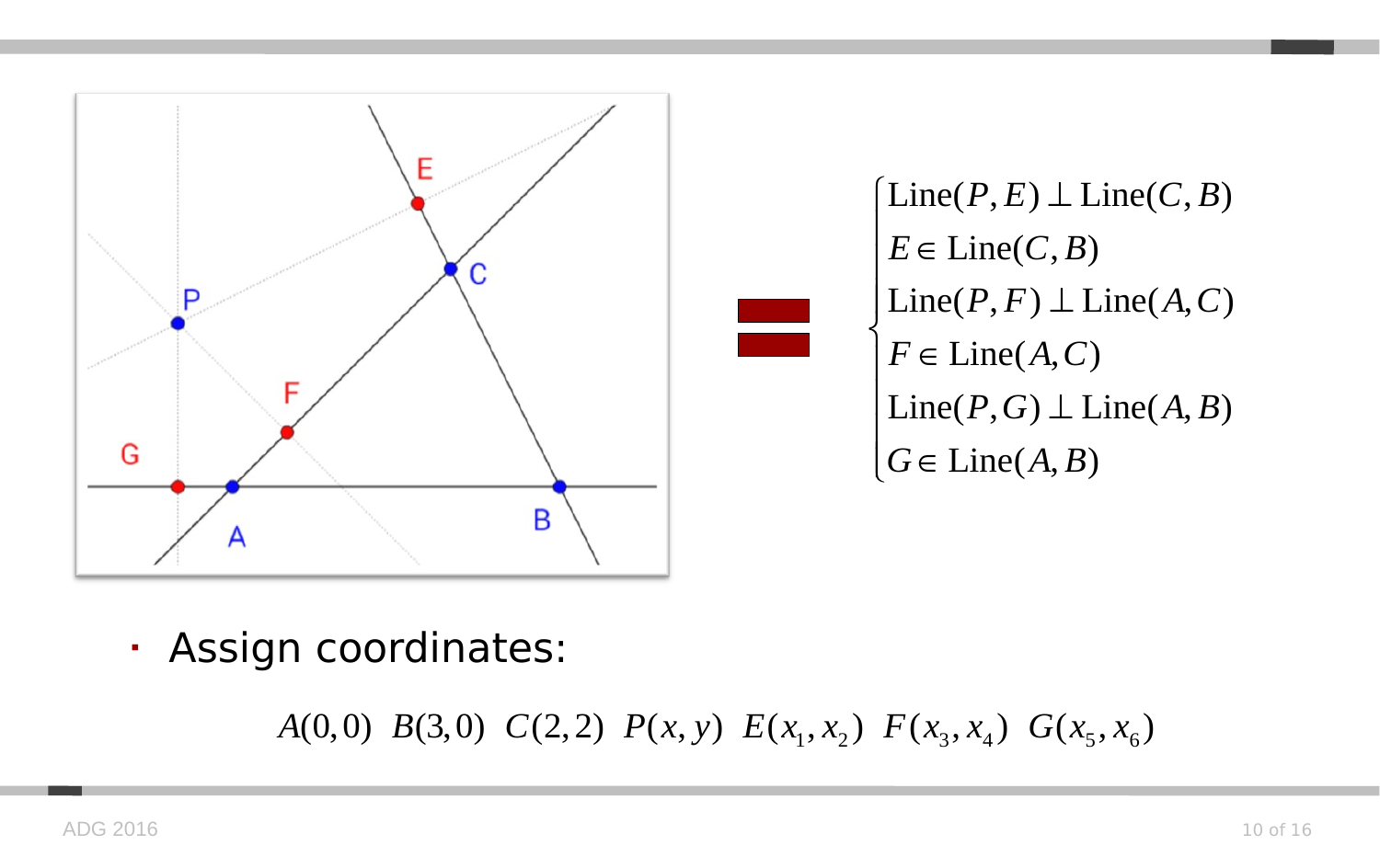

$$
\begin{cases}\nx - y - x_1 + 2x_2 = 0 \\
-2x_1 - x_2 + 2 = 0 \\
x + y - x_3 - x_4 = 0 \\
x_3 - x_4 = 0 \\
x - x_5 = 0 \\
x_6 = 0\n\end{cases}
$$

 $\mathcal{L}^{\mathcal{L}}$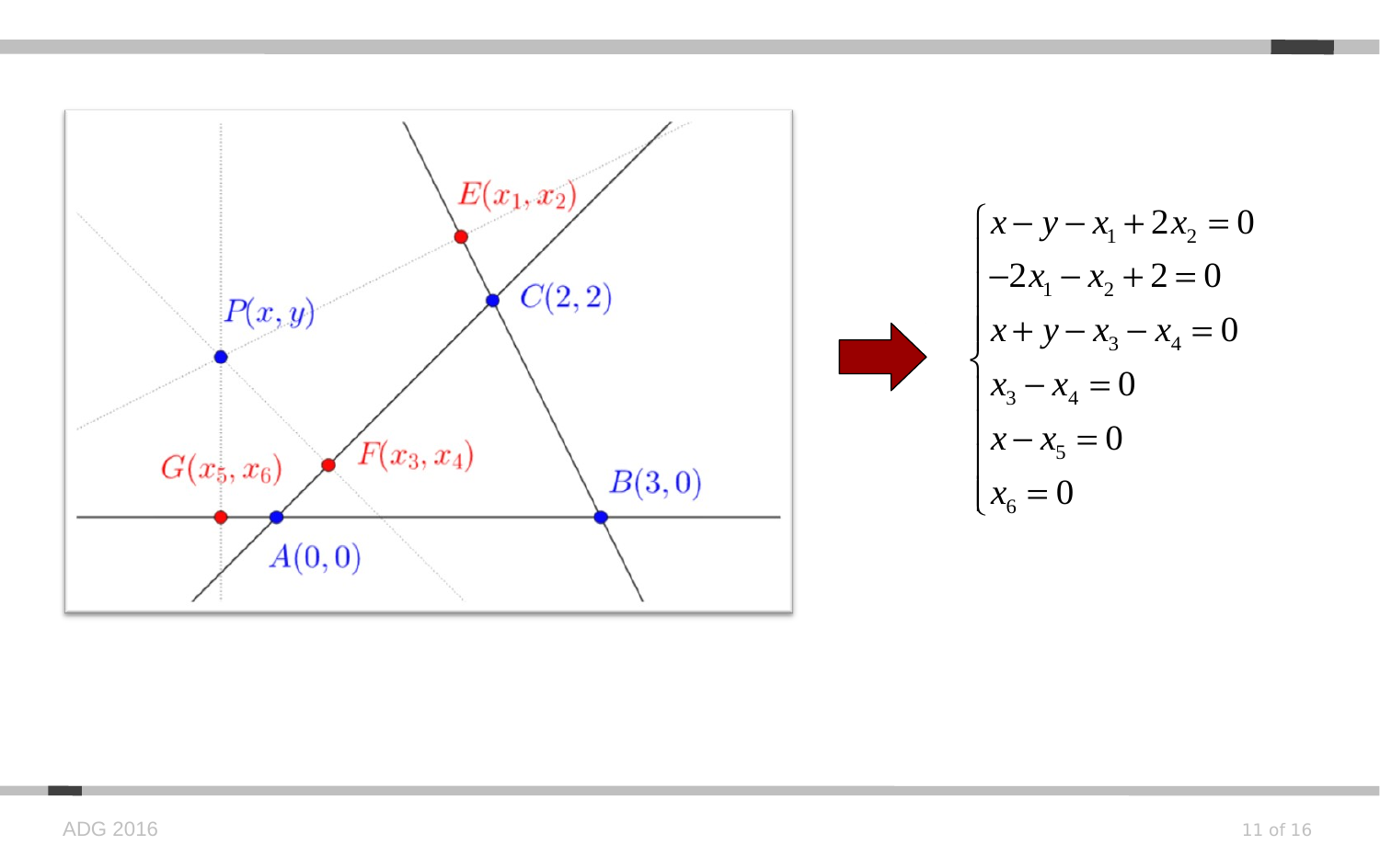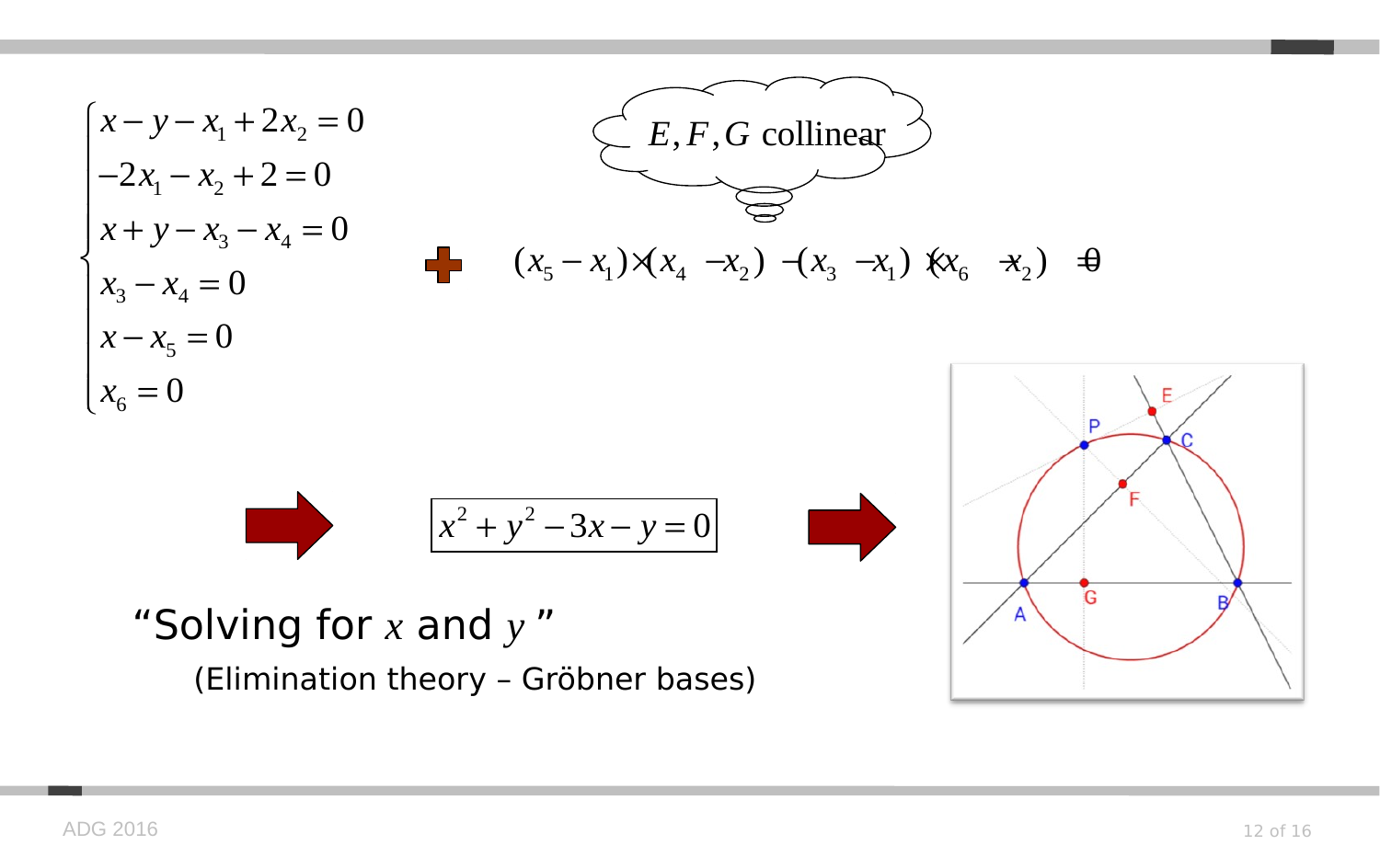#### Discovery over one free point P in the plane

- (In general) Results in a curve
- Locus of positions of P such that the extra condition is satisfied
	- e.g. E, F and G collinear in the example
- Locus set defined implicitly by a condition on the "locus point"

- Implicit Locus = locus obtained from "discovery"
	- Can not be constructed
		- Only "discovered"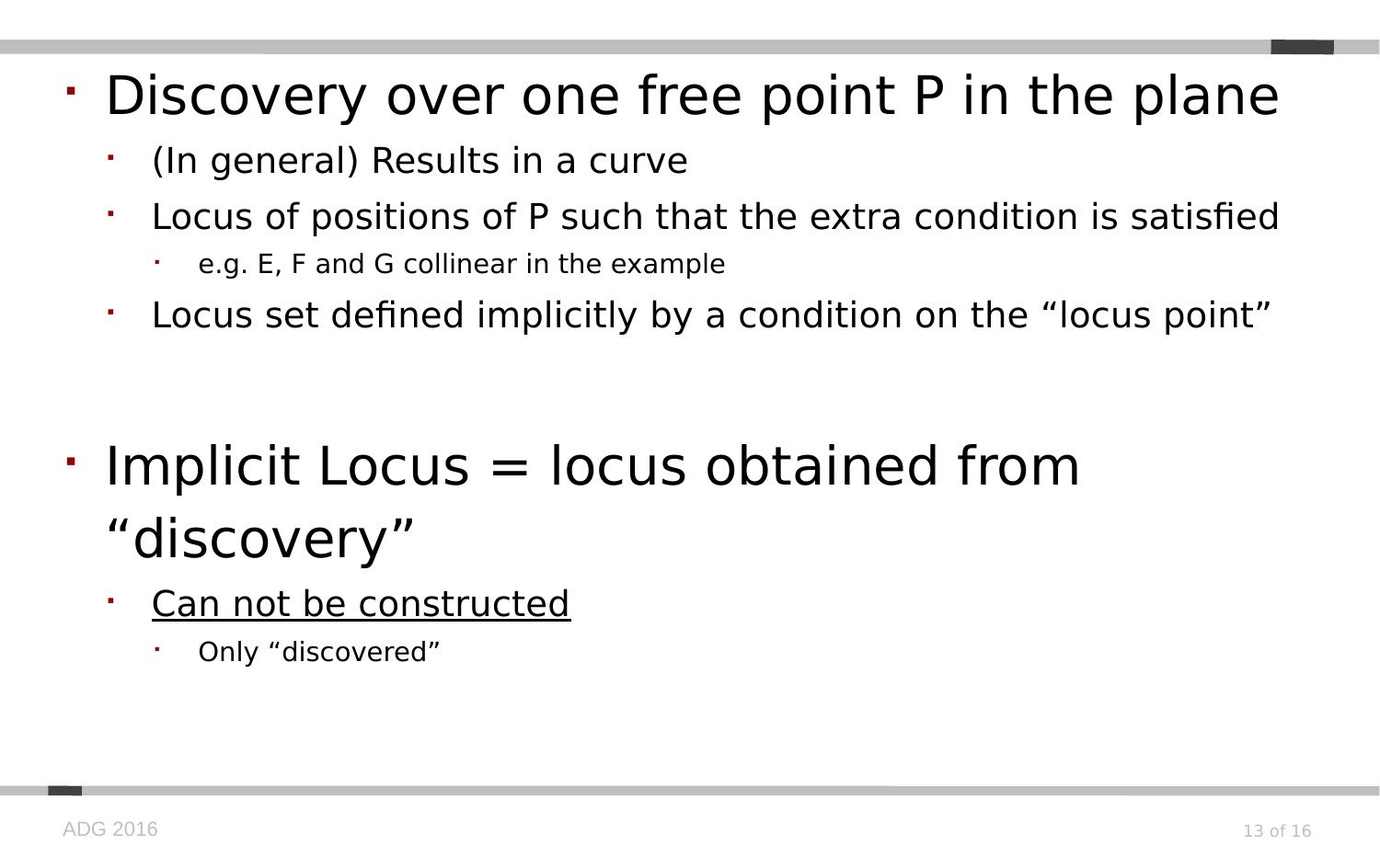Example of implicit locus:



Locus of points P such that its projections are aligned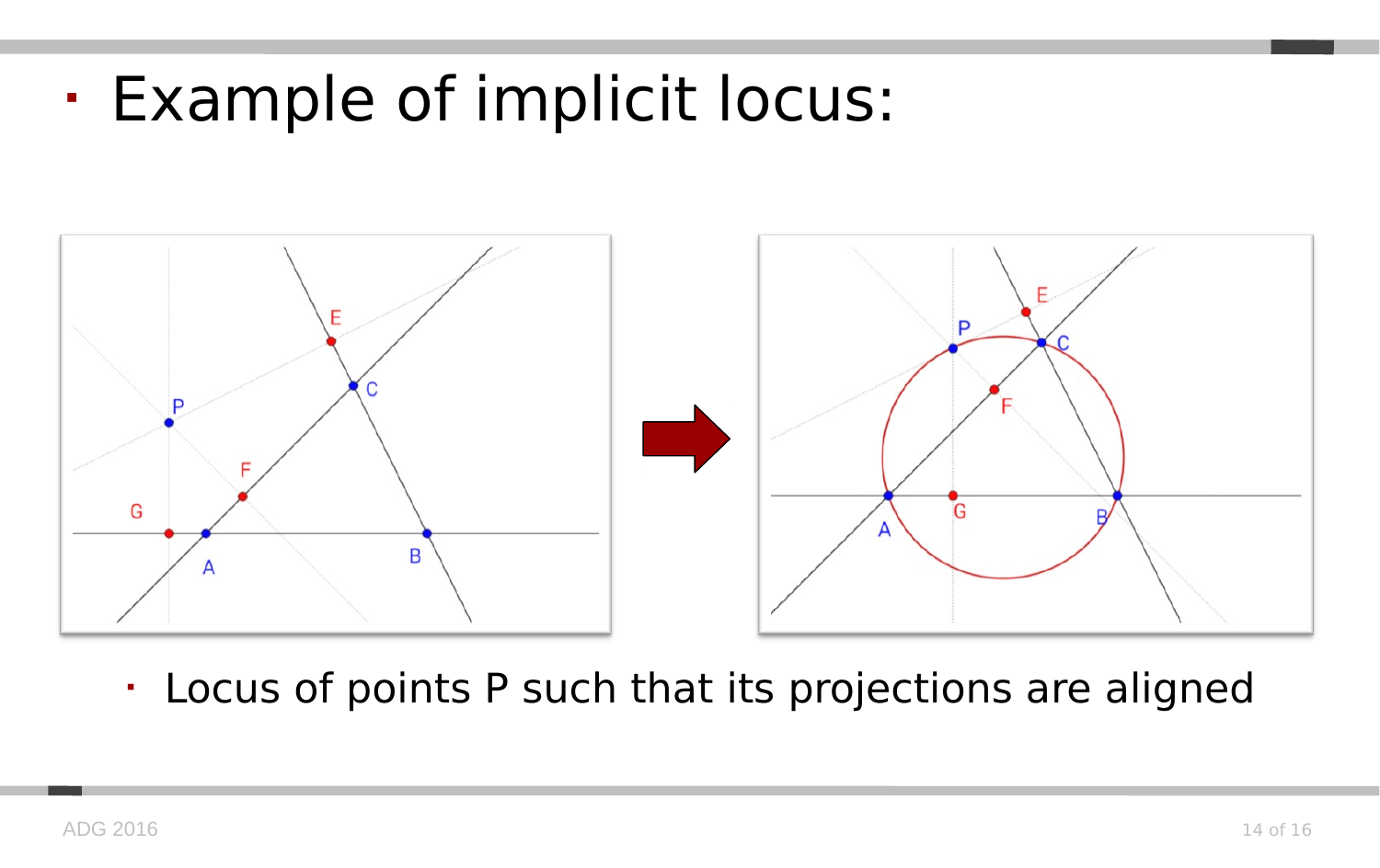# • Standard loci in Dynamic Geometry

- "tracer-mover"
- Defined by the positions of a tracer point that depends on a mover point running along a 1-dimensional set
- Can be constructed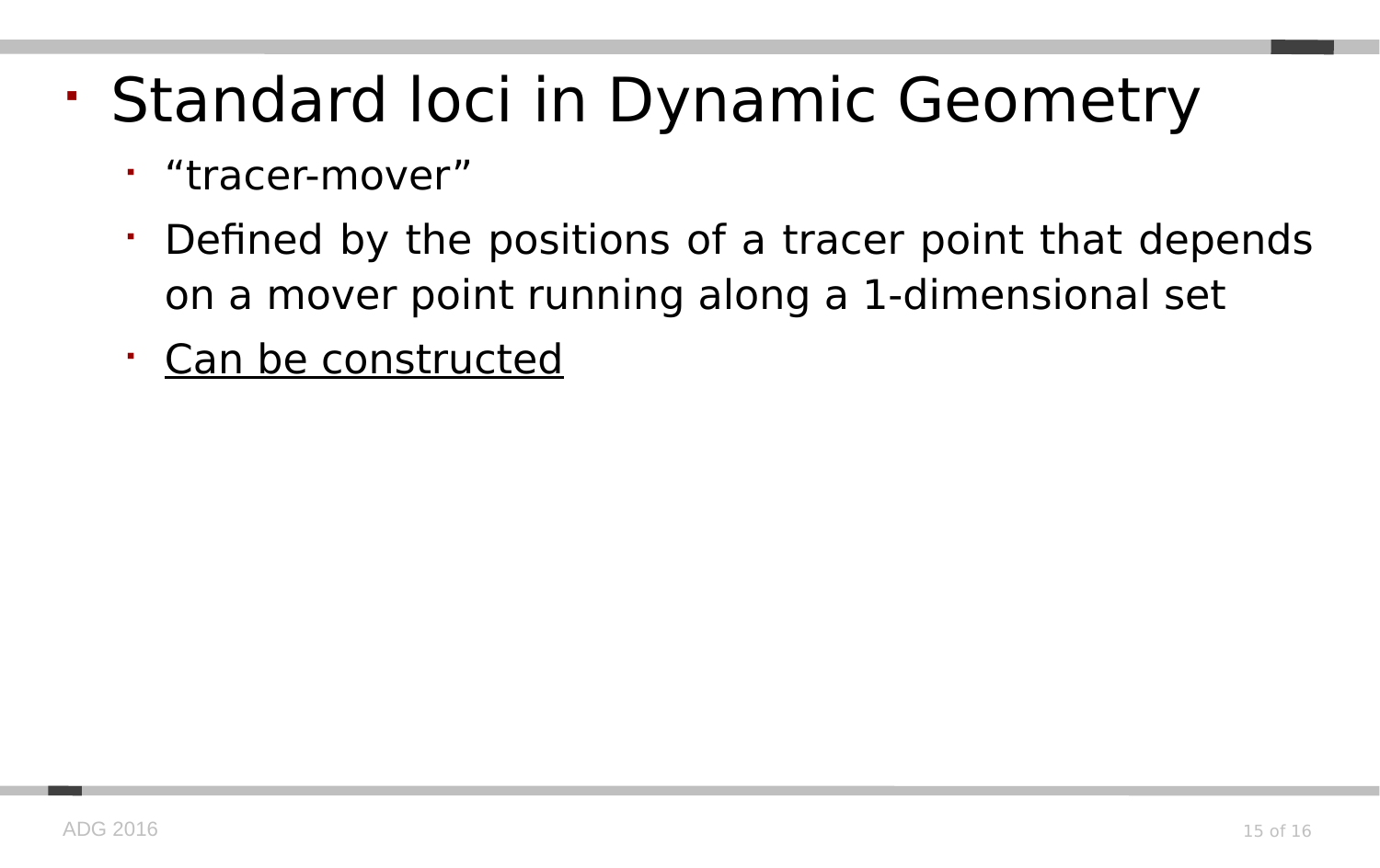#### Example of "tracer-mover" locus:



Circle with center A through B C point in the plane D point on the black circle  $E = midpoint(D,C)$ E traces the locus (red circle) as D moves (along black circle)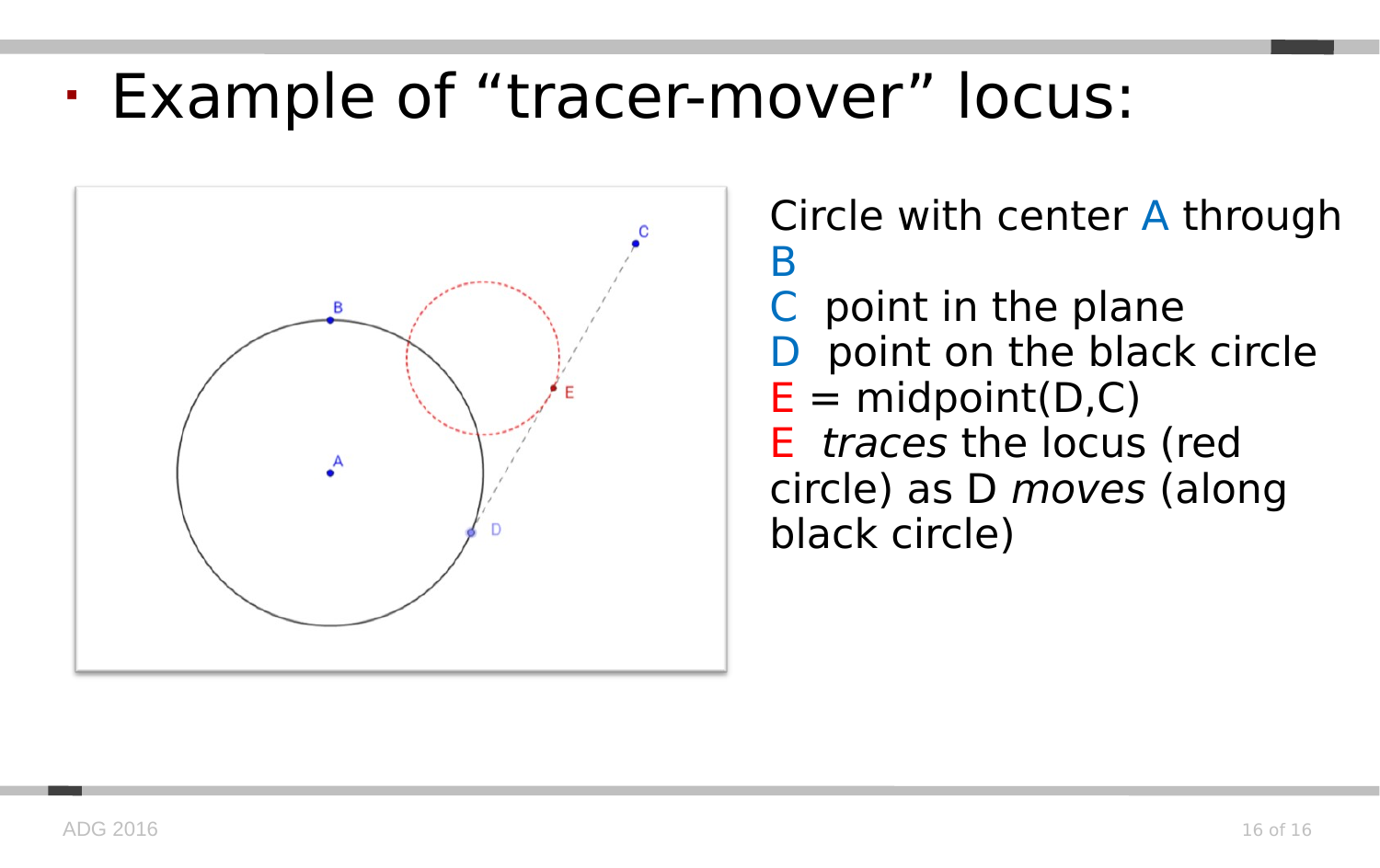## Computation of loci in GeoGebra

- LocusEquation[<Locus Point>,<Moving Point>]
- Command in GeoGebra that computes equation of locus
	- Only for tracer-mover loci
	- Based on previous collaboration (2010)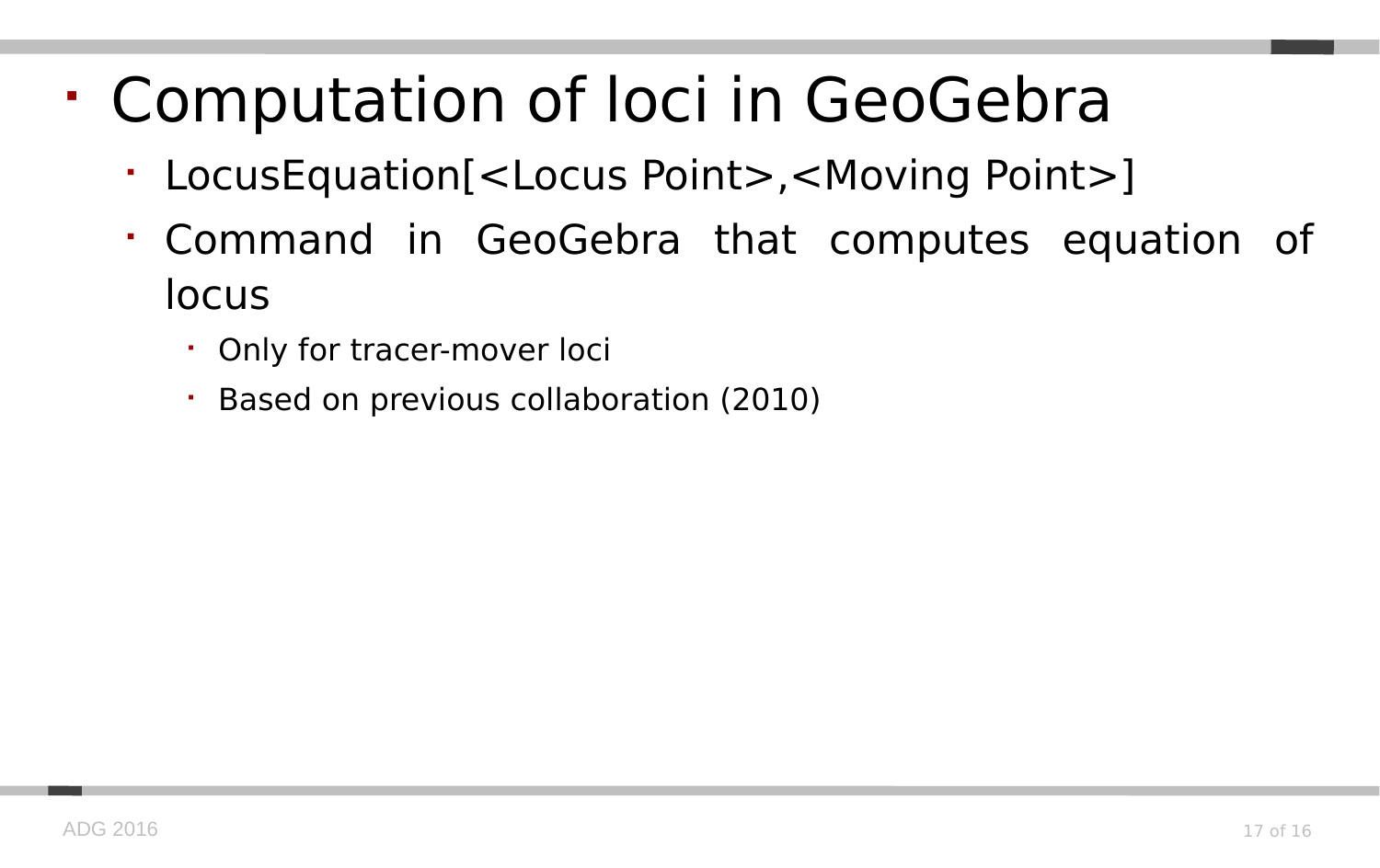# Discovery in GeoGebra

- Collaboration with GeoGebra developing team
- Generalizing LocusEquation[<Locus Point>,<Moving Point>]
- LocusEquation[<Boolean Expression>,<Free Point>]
	- $\cdot$  Boolean Expression = extra condition (thesis)
	- Free Point  $=$  point over which we "discover"
		- For which positions of P is the extra condition satisfied?



LocusEquation[AreCollinear[E,F,G], P]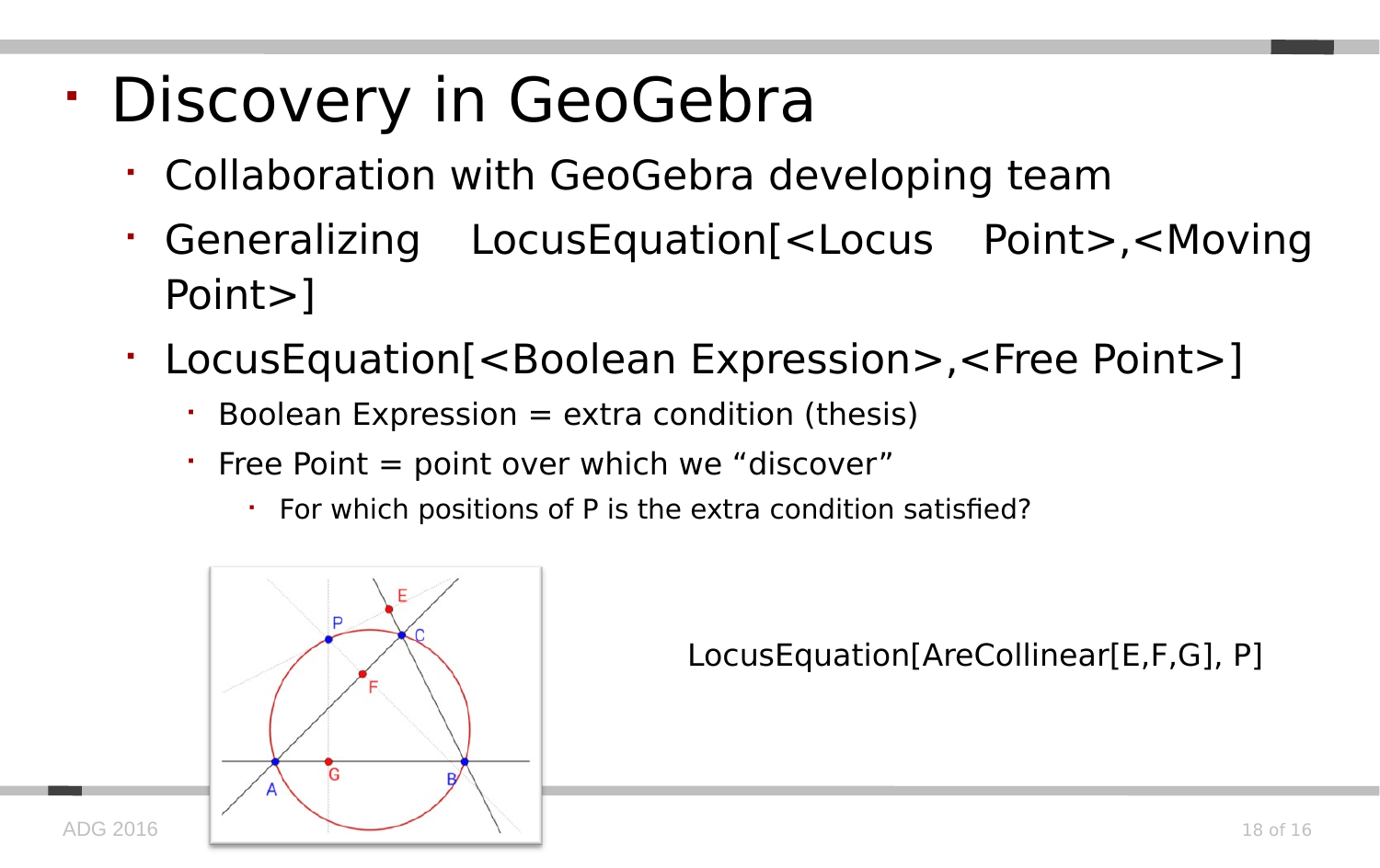#### Example of discovery in GeoGebra

- Right triangle altitude theorem
- $\Rightarrow e^2 = f \times g$ *ABC* right triangle D = Projection of A onto *BC*  $e = \text{Distance}(A, D)$   $\Rightarrow e^2 = f \times g$  $f = \text{Distance}(B, D)$  $g = \text{Distance}(C, D)$   $\overline{\phantom{a}}$



- True for any non-right triangles?
- When is

 $Distance(A, D)^2 = Distance(B, D) \triangleleft Distance(C, D)$ 

For which positions of A?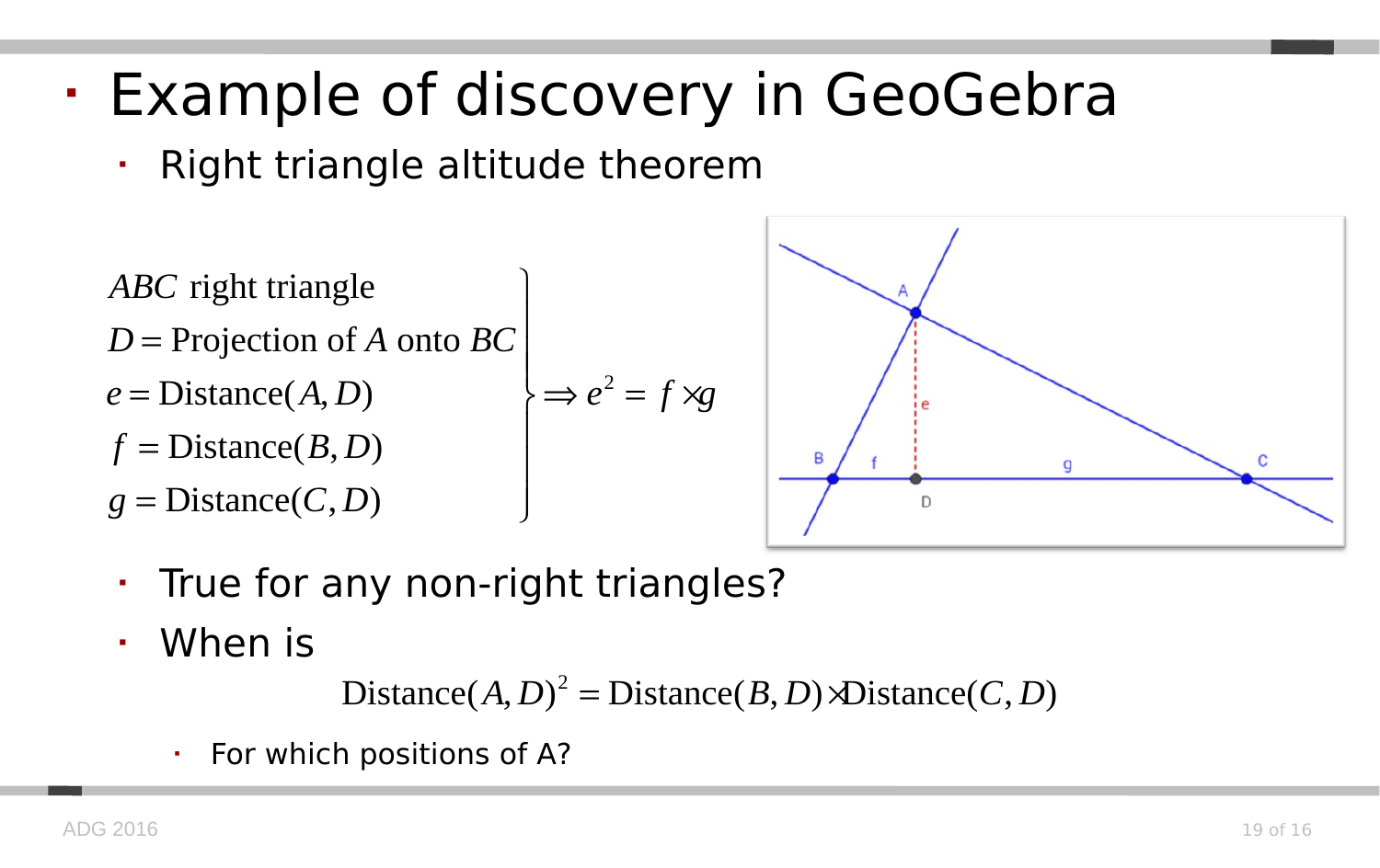• LocusEquation[ $e^*e == f^*g$ , A]



 $\cdot$  Locus = circle + hyperbola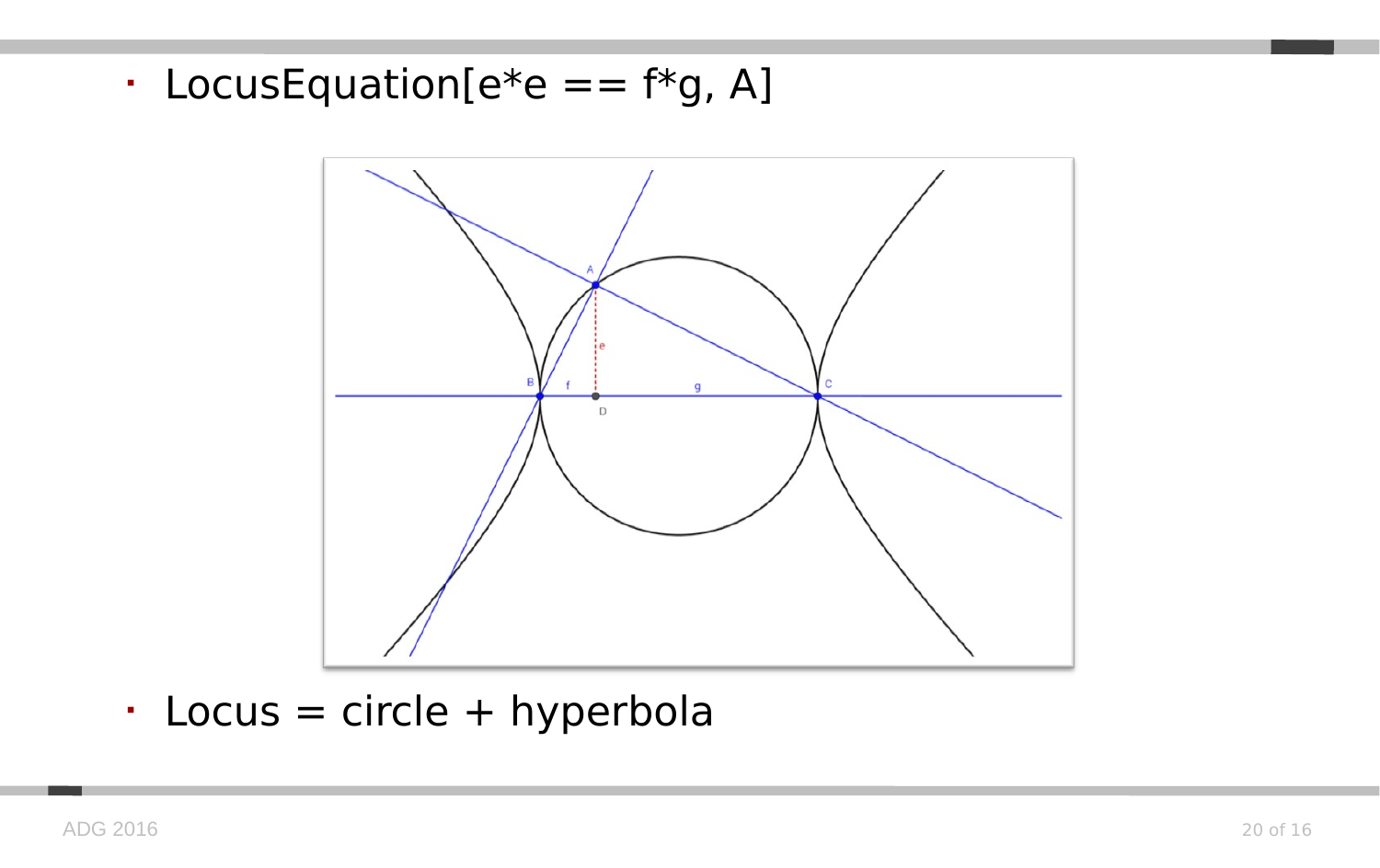## Example of discovery in GeoGebra

Orthic triangle

ABP triangle *C* = Projection of *B* onto *AP* D = Projection of A onto *BP*  $E =$  Projection of  $P$  onto  $BA$ 

 $CDE$  = Orthic triangle of *ABP* 



- When is the orthic triangle equilateral?
- **When is**  $m = n = p$  ?
	- For which positions of P?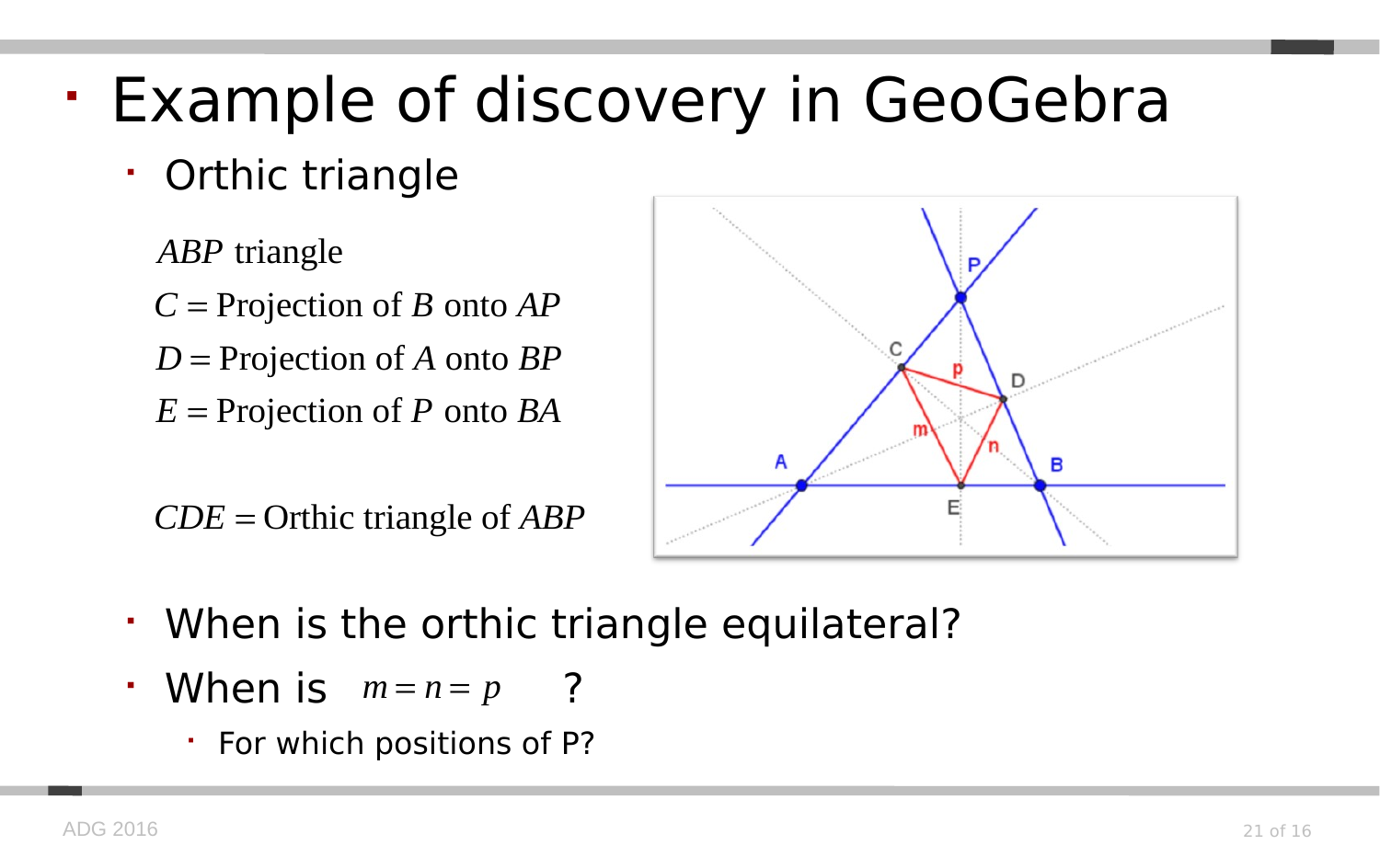#### LocusEquation[ $m == n$ , P], LocusEquation[ $m == p$ , P]



#### Locus = eight intersection points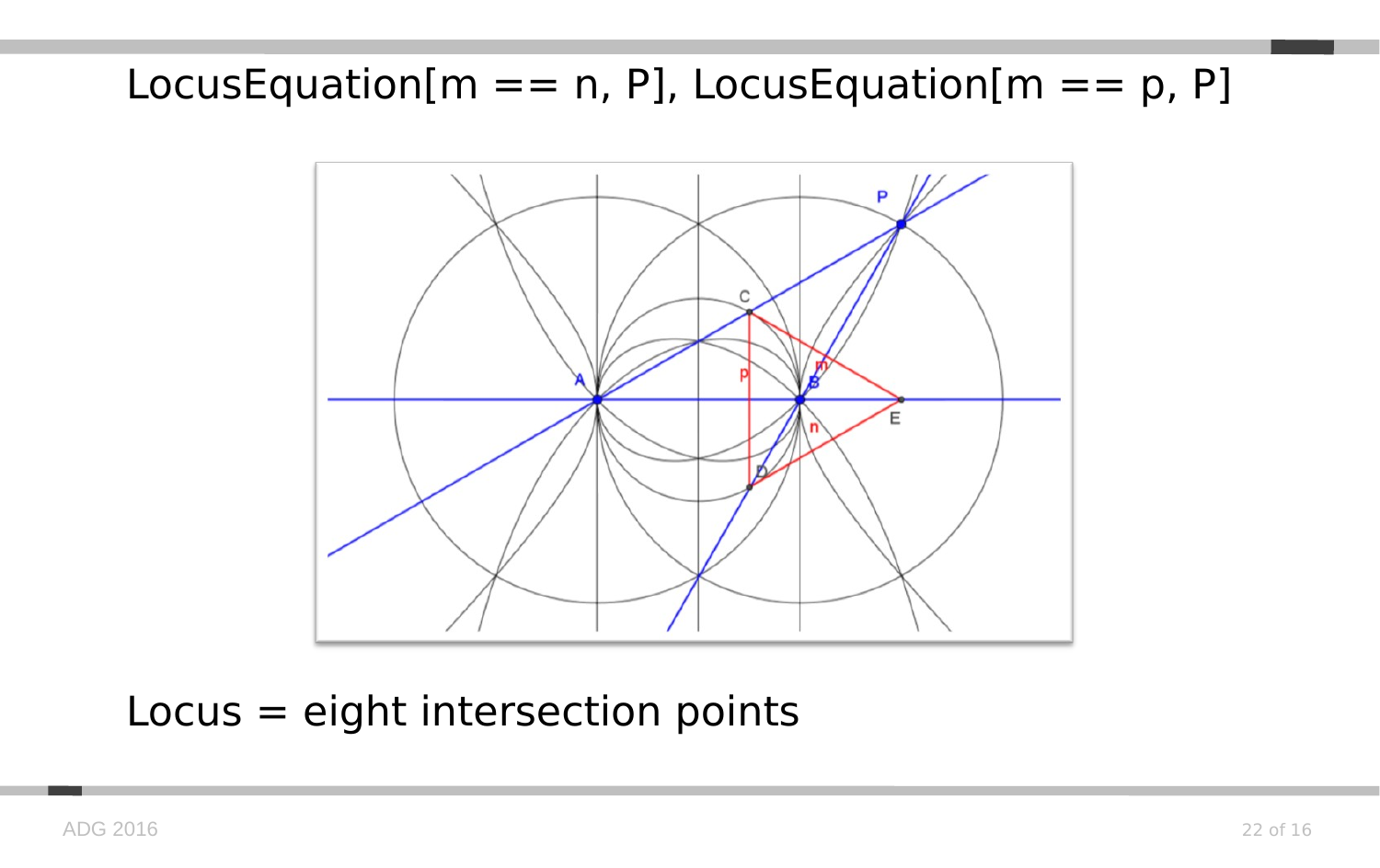## Example of discovery in GeoGebra

- Variation of Simson-Wallace Theorem
- ABC triangle
- point in the plane *P*
- $E =$  Parallel projection of P onto AB
- $F =$  <u>Parallel</u> projection of  $P$  onto  $AC$
- $G =$ Parallel projection of P onto  $BC$



- When are E,F and G aligned?
	- $\cdot$  For which positions of P?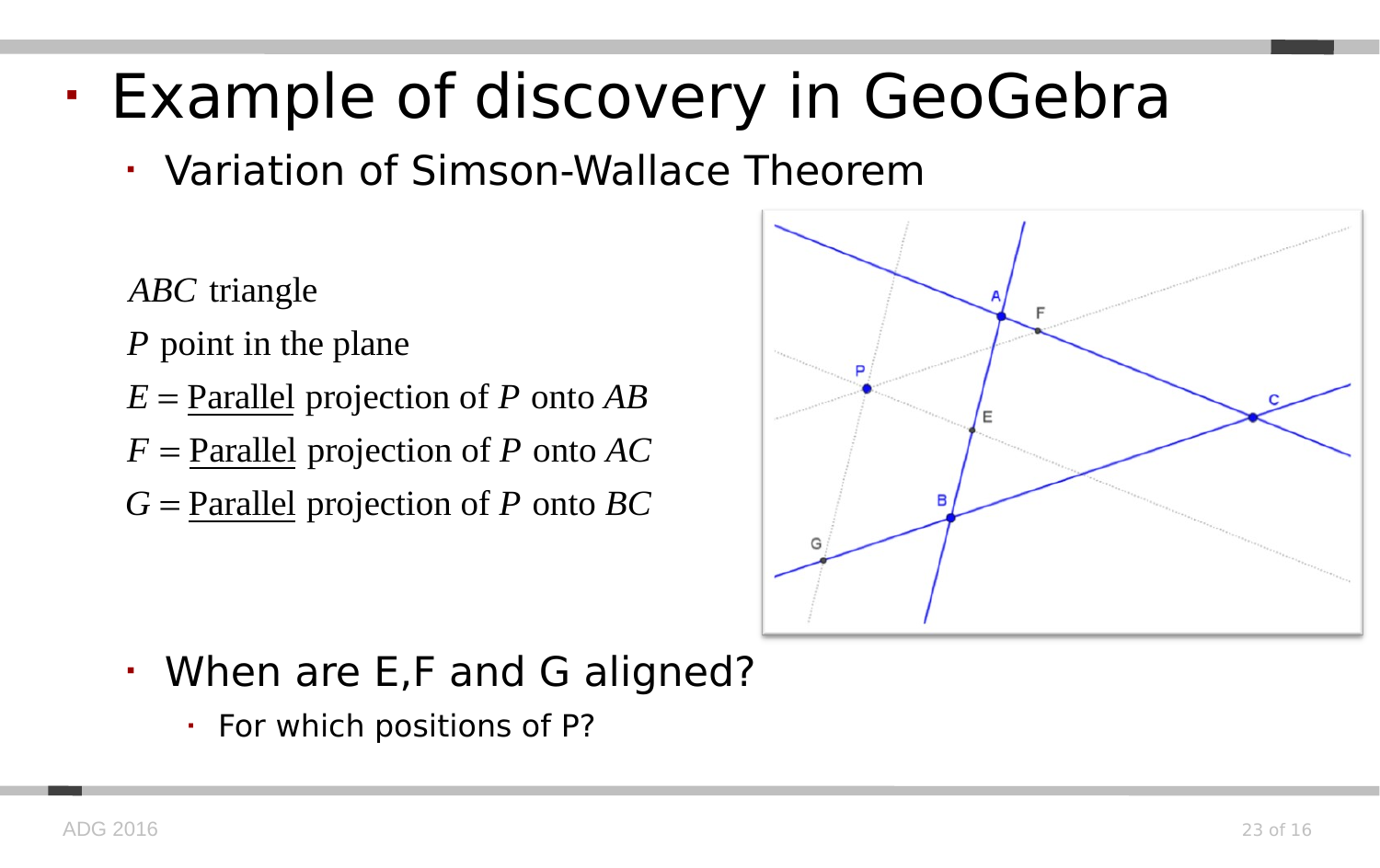LocusEquation[AreCollinear[E,F,G], P]



Locus = ellipse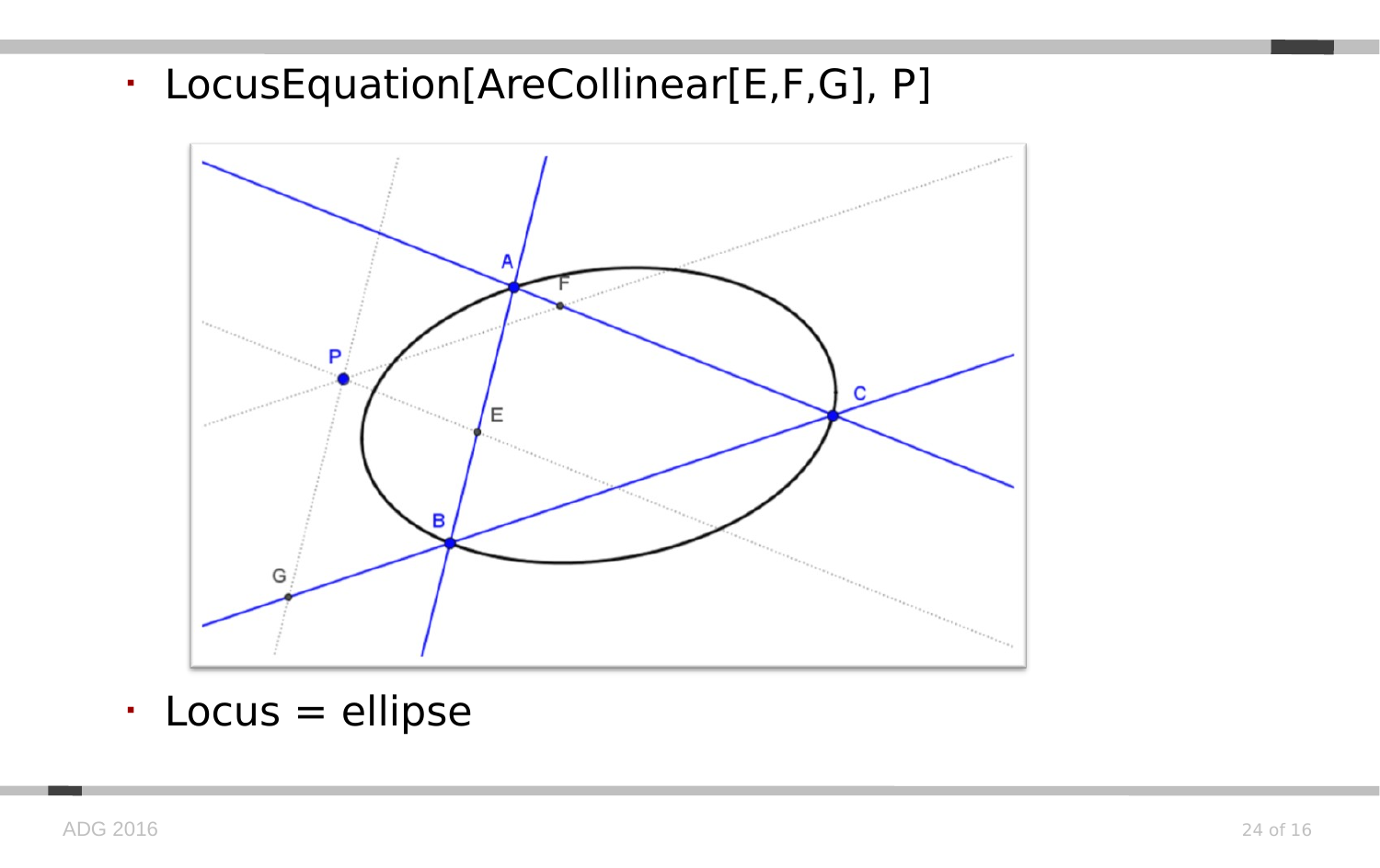#### Discovery over several points







- $\cdot$  When is  $\alpha$  a right angle?
	- for which positions of C and D?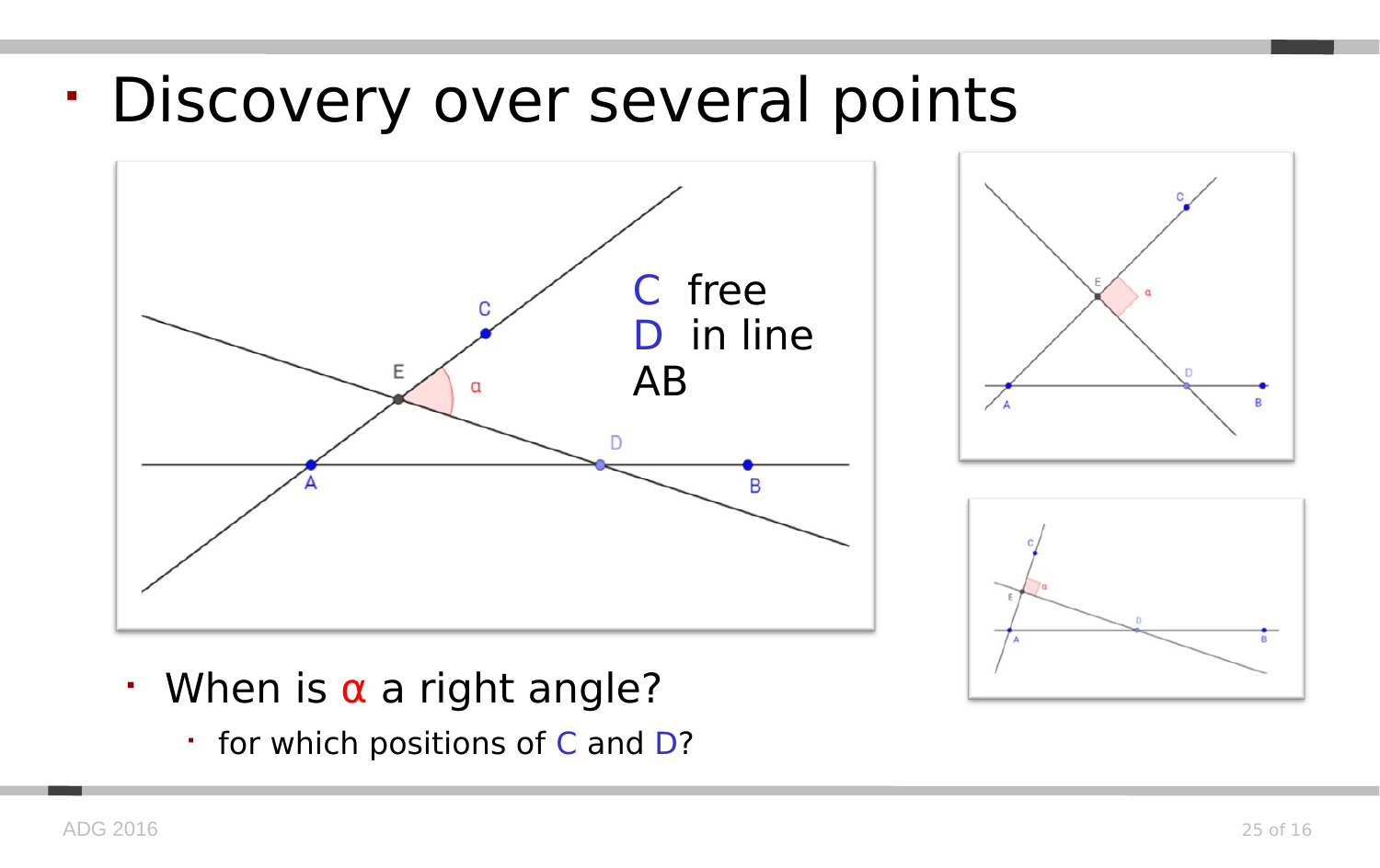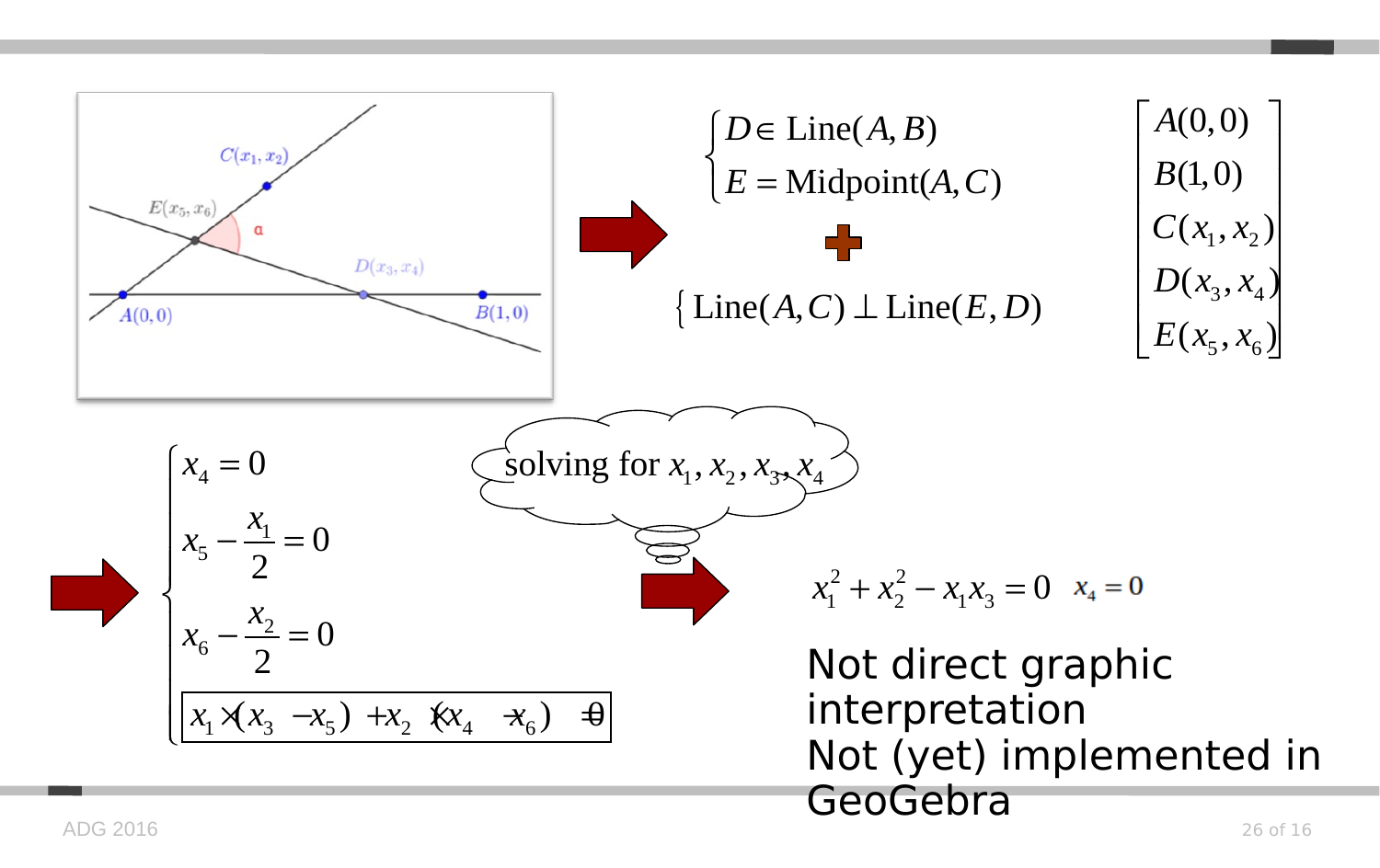#### Conclusion

Dynamic Geometry + Discovery helps…

". . . exploring and modeling the more creative humanlike thought processes of inductively exploring and manipulating diagrams to discover new insights about geometry".

 Johnson, L. E.: Automated Elementary Geometry Theorem Discovery via Inductive Diagram Manipulation.

Master Thesis. MIT. (2015).